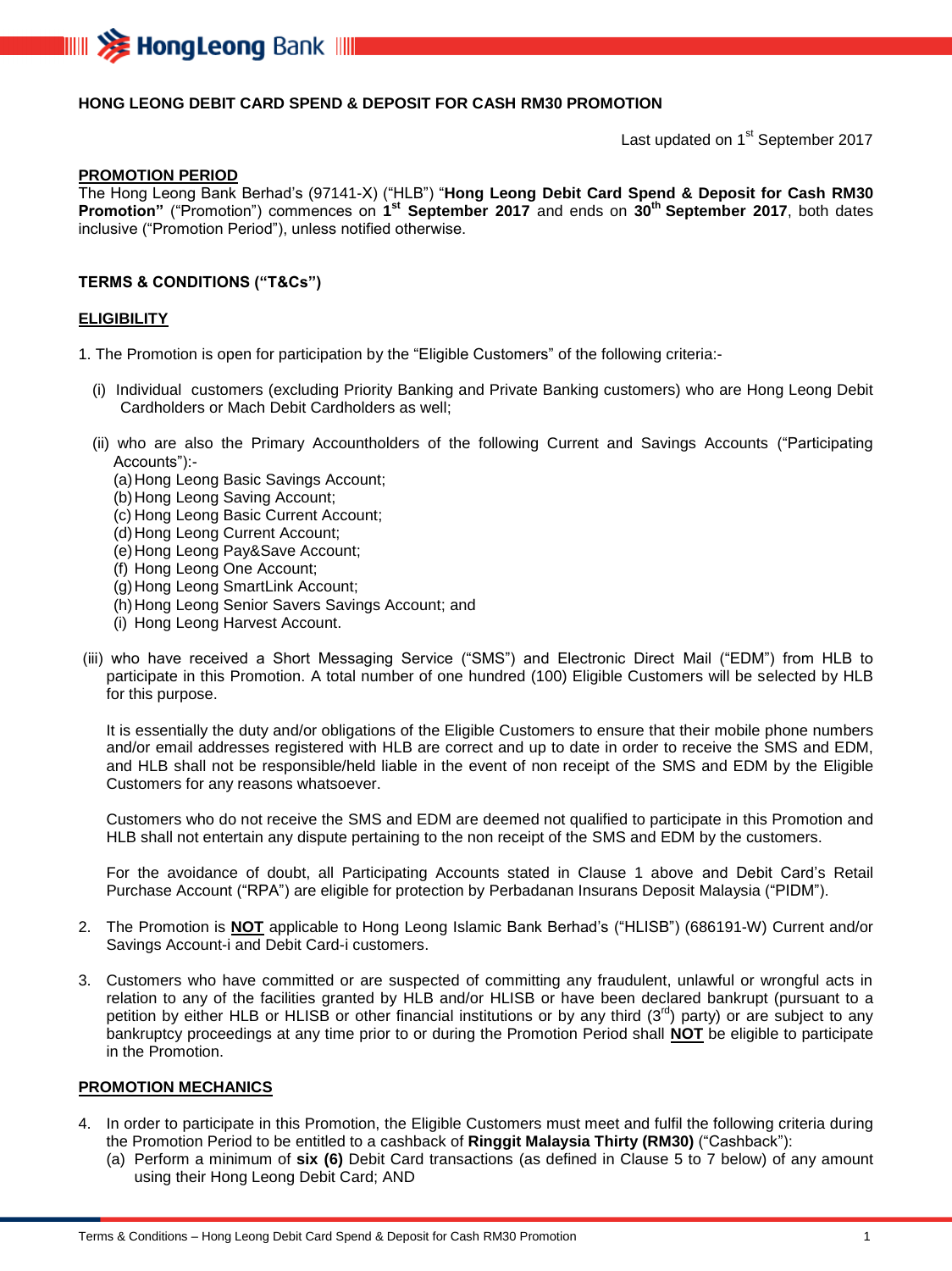

(b) Maintain / Achieve a Monthly Incremental Deposit (as defined in Clause 8 to 11 below) of a minimum amount of **Ringgit Malaysia Two Thousand (RM2,000)**.

[Clause 4(a) and (b) are collectively known as "Promotion Criterias"].

- 5. Debit Card transactions refer to Debit Card Present and Card-Not-Present transactions including but not limited to local and overseas retail point-of-sale purchases (Contact and/or Contactless), online purchases, auto-billing and Touch 'n Go reloads which are successfully recorded and posted to the Eligible Customers' RPA but EXCLUDE the following transactions:
	- (a) Automated Teller Machine ("ATM") withdrawal;
	- (b) Refunded, disputed, unsuccessful, reversed/void, unauthorized, fraudulent or unlawful transactions;
	- (c) Payment of Debit Card Issuance Fee/ Annual Fee/ Renewal Fee; and
	- (d) Any other form of services or miscellaneous fees (including Penalty Charges) imposed by HLB.
- 6. Debit Card transactions made in foreign currencies will be converted and computed in Ringgit Malaysia (RM) based on the conversion rate determined by HLB at the time of transactions.
- 7. Eligible Customers can only participate in this Promotion with one (1) Hong Leong Debit Card.

8. Monthly Incremental Deposit is defined as the Daily Average Balance ('DAB") of the Participating Accounts throughout the Promotion Period minus the closing balance on  $31<sup>st</sup>$  August 2017. *DAB = Sum of daily end day balances throughout the Promotion Period Number of days throughout the Promotion Period i.e. thirty (30) days*

# *Monthly Incremental Deposit = DAB – Closing Balance on 31st August 2017*

- 9. For the purpose of this Promotion, all deposits must be New Funds. For the avoidance of doubt, New Funds are:
	- (a) Cash, interbank GIRO, new funds received via telegraphic transfer from other banks, local cheque or banker's cheque issued by other banks; and/or
	- (b) Proceeds arising from the redemption of equity, unit trust funds, bonds and/or Hong Leong Invest Safe that are re-deposited into any of the Participating Accounts.
- 10. "New Funds" are **NOT**:
	- (a) Maturing Fixed Deposit ("FD"), Term Deposit-i ("TD-i"), General Investment Account ("GIA") or premature withdrawal of FD, TD-i or GIA; and/or
	- (b) Inter-branch transfer within HLB and HLISB including third (3rd) party transfer.
- 11. For Eligible Customers with multiple Participating Accounts, their DAB in each Participating Account shall be aggregated to calculate the total Monthly Incremental Deposits to entitle for the Cashback.
- 12. HLB will track the Eligible Customers' entitlement automatically at the end of the Promotion Period based on the Promotion Criterias met. No registration of participation is required.
- 13. HLB shall not be liable and responsible for any failure or delay in transmission and/or reflection in the Eligible Customers' RPA on the relevant Debit Card transactions and/or Participating Account on the relevant deposits transactions which may result in the Eligible Customers being omitted from receiving or not entitled to the Cashback for the Promotion.
- 14. Total Cashback payout is capped at **Ringgit Malaysia Three Thousand only (RM3,000)** under this Promotion and it is limited to **one hundred (100)** Eligible Customers throughout the Promotion Period. Each Eligible Customer is entitled to **Ringgit Malaysia Thirty** (**RM30)** only regardless of the number of Hong Leong Debit Card(s) and/or Participating Account(s) that he/she has with HLB.
- 15. The Eligible Customers' Hong Leong Debit Cards and RPA as well as Participating Account(s) must remain open, active and valid with a minimum account balance of **Ringgit Malaysia Two Hundred (RM200)** from **1 st September 2017** until **31st December 2017** for the purpose of the Cashback crediting, failing which, the Eligible Customers shall be disqualified from receiving the Cashback and the Cashback shall be forfeited.
- 16. Cashback will be credited into the Eligible Customers' RPA no later than **31st December 2017**. Nevertheless, HLB will not be responsible for any delay in crediting the Cashback.
- 17. The Eligible Customers shall be notified by HLB on the successful crediting of Cashback either in writing, by phone, by SMS, by posting the Eligible Customers' names and Hong Leong Debit Card numbers (in masked